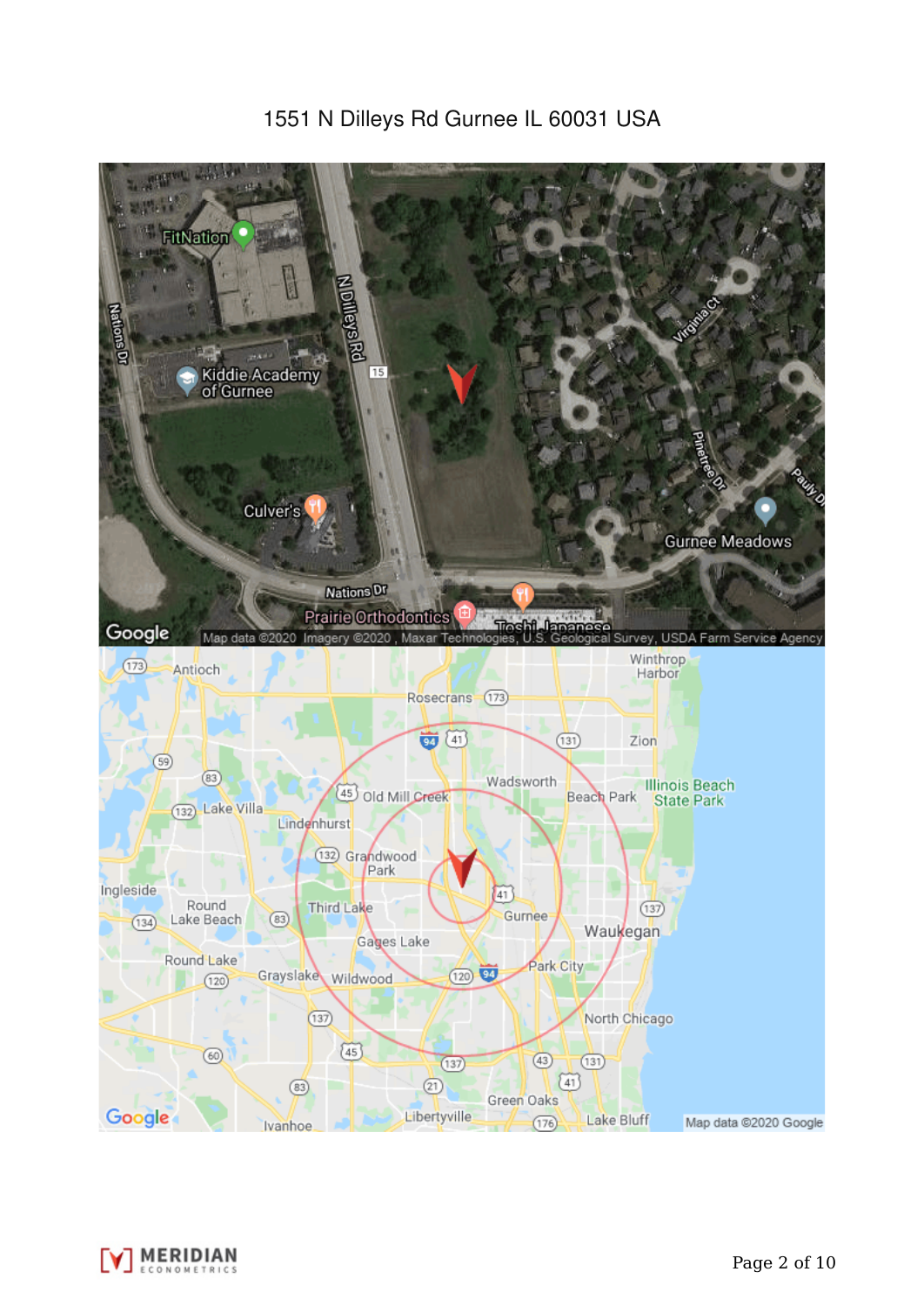Age 1 mi



Age 3 mi



Age 5 mi





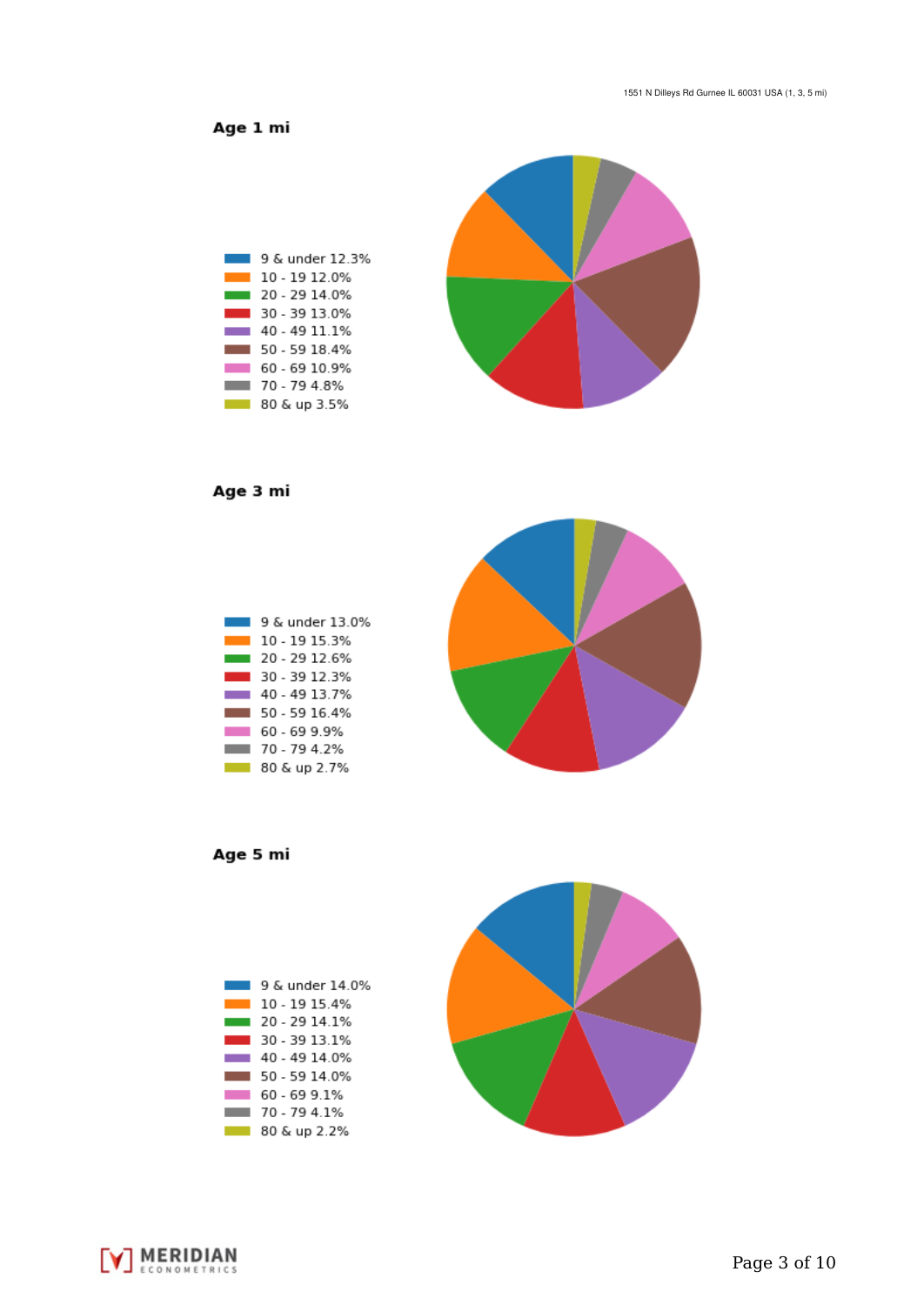## Income 1 mi



#### Income 3 mi

| Less than \$15K 6.5%   |
|------------------------|
| \$15K to \$25K 5.1%    |
| \$25K to \$35K 5.9%    |
| \$35K to \$45K 6.7%    |
| \$45K to \$60K 9.6%    |
| \$60K to \$100K 24.5%  |
| \$100K to \$150K 18.7% |
| \$150K or More 23.1%   |



Income 5 mi





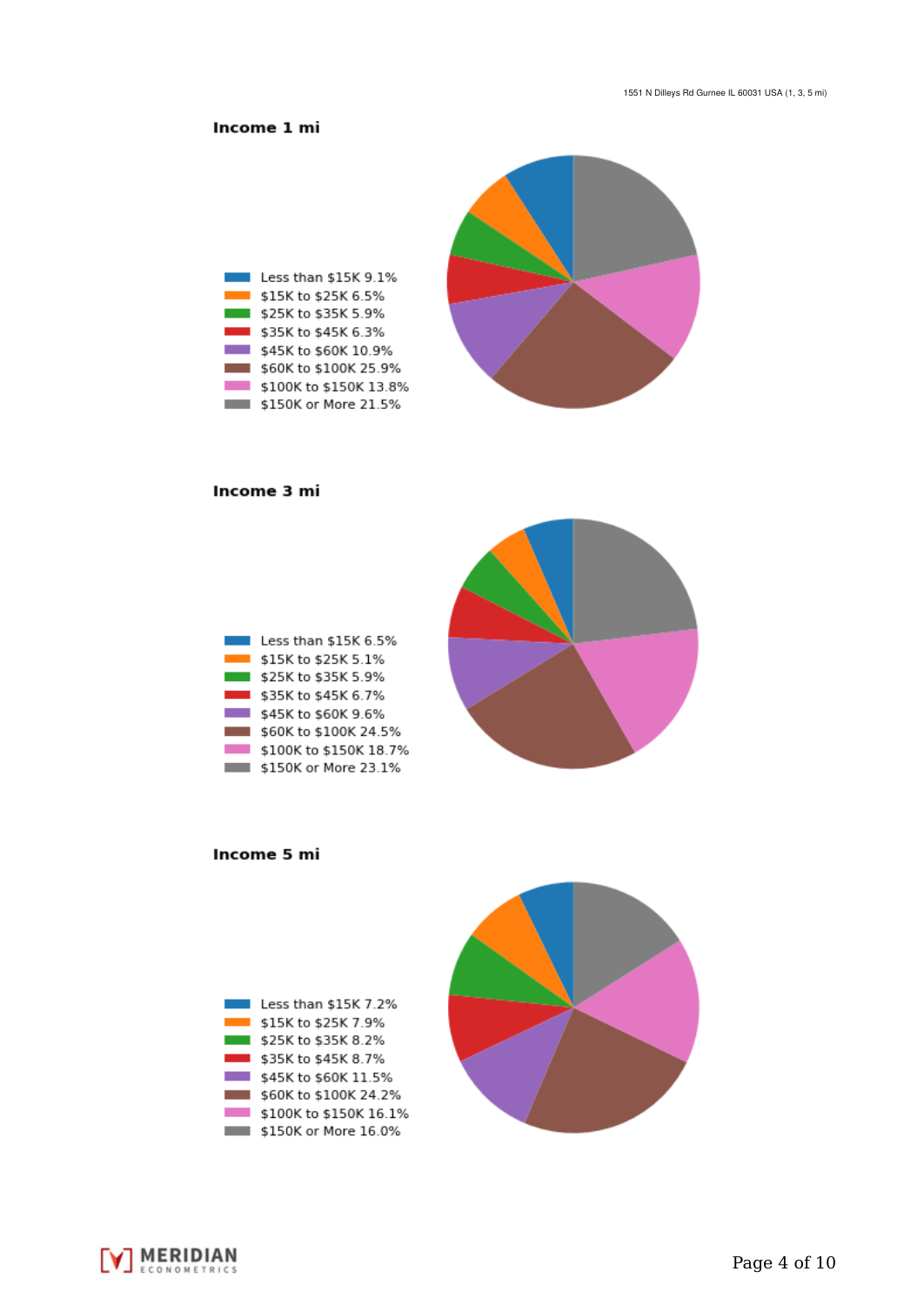



#### Race 3 mi







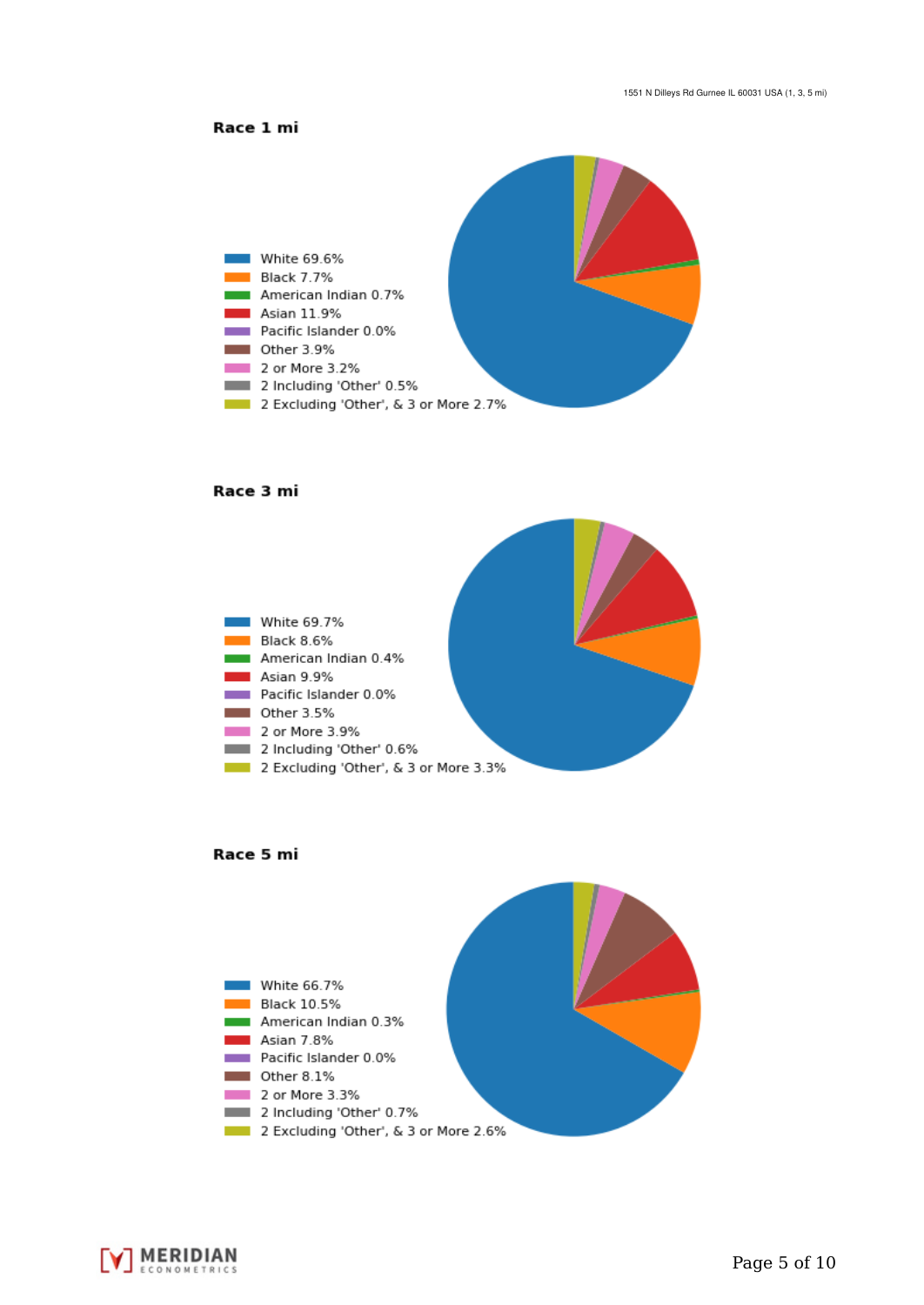### Edu 1 mi



#### Edu 3 mi







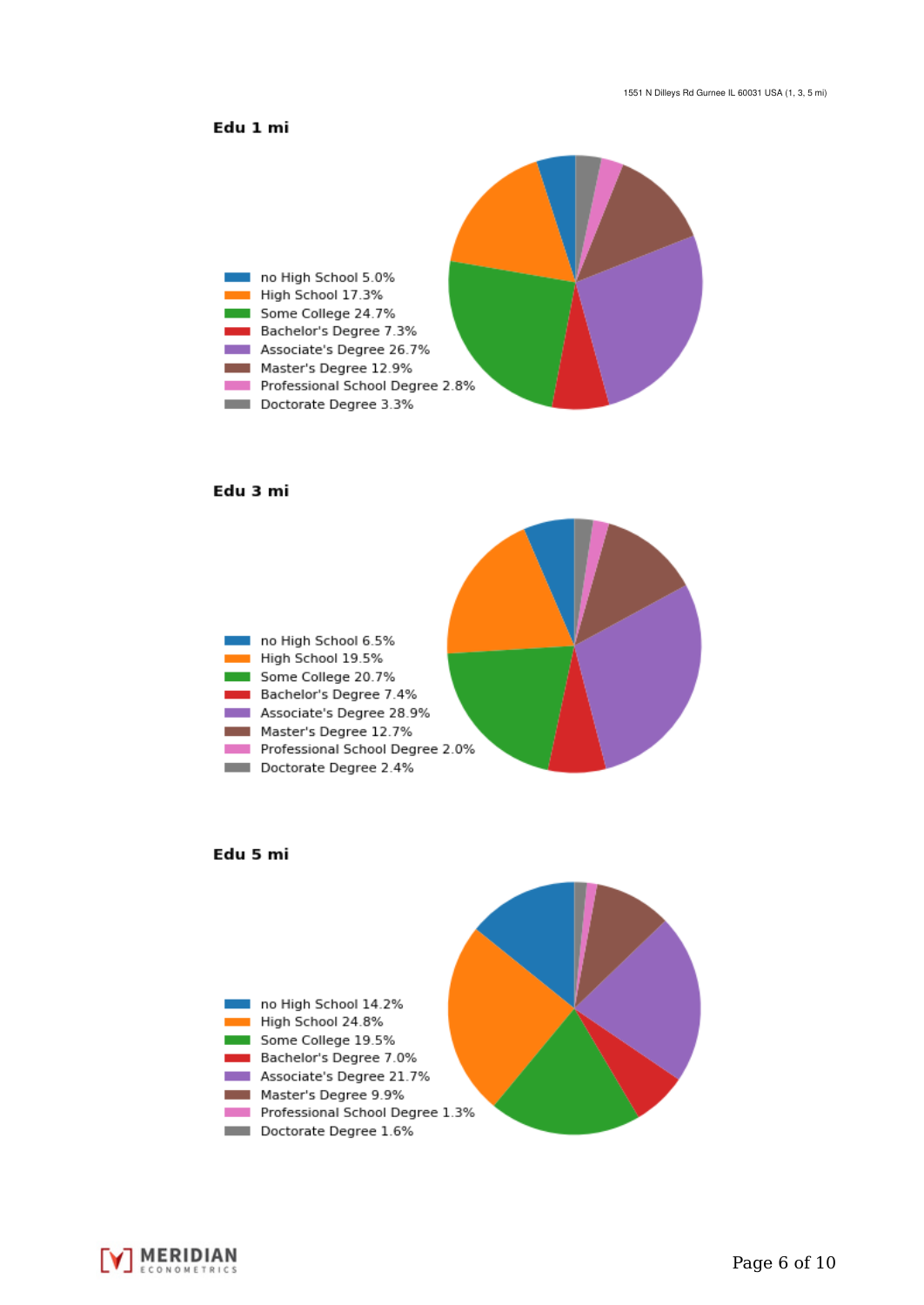|                         |        |        | 1551 N Dilleys Rd Gurnee IL 60031 USA (1, 3, 5 mi) |
|-------------------------|--------|--------|----------------------------------------------------|
| General                 | 1 mi   | 3 mi   | 5 mi                                               |
| <b>Target Market</b>    | 6,255  | 46,598 | 136,325                                            |
| <b>Total Population</b> | 6,255  | 46,598 | 136,325                                            |
| <b>Total Households</b> | 2,471  | 16,850 | 47,470                                             |
|                         |        |        |                                                    |
| Median Household Income | 81,414 | 86,152 | 73,772                                             |
| Median Age              | 38     | 39     | 36                                                 |
| Median Age Male         | 35     | 37     | 35                                                 |
| Median Age Female       | 40     | 40     | 37                                                 |
| Age By Sex              | 1 mi   | 3 mi   | 5 mi                                               |
| <b>Total Male</b>       | 3,092  | 22,962 | 67,518                                             |
|                         |        |        |                                                    |
| (M) under 5             | 193    | 1,412  | 4,602                                              |
| (M) 5 to 9              | 241    | 1,857  | 5,280                                              |
| (M) 10 to 14            | 165    | 1,816  | 5,297                                              |
| (M) 15 to 17            | 150    | 1,150  | 3,062                                              |
| (M) 18 and 19           | 35     | 607    | 2,010                                              |
| (M) 20                  | 147    | 396    | 1,219                                              |
| (M) 21                  | 112    | 422    | 1,370                                              |
|                         |        |        |                                                    |
| (M) 22 to 24            | 96     | 1,261  | 3,384                                              |
| (M) 25 to 29            | 168    | 1,211  | 4,167                                              |
| (M) 30 to 34            | 210    | 1,301  | 4,749                                              |
| (M) 35 to 39            | 203    | 1,413  | 4,295                                              |
| (M) 40 to 44            | 152    | 1,467  | 4,700                                              |
| (M) 45 to 49            | 216    | 1,539  | 4,510                                              |
| (M) 50 to 54            | 286    | 2,074  | 5,150                                              |
|                         |        |        |                                                    |
| (M) 55 to 59            | 219    | 1,501  | 4,027                                              |
| (M) 60 and 61           | 74     | 623    | 1,429                                              |
| (M) 62 to 64            | 99     | 658    | 2,178                                              |
| (M) 65 and 66           | 69     | 416    | 1,197                                              |
| (M) 67 to 69            | 39     | 444    | 1,089                                              |
| (M) 70 to 74            | 119    | 644    | 1,647                                              |
|                         |        |        |                                                    |
| (M) 75 to 79            | 48     | 263    | 930                                                |
| (M) 80 to 84            | 46     | 261    | 678                                                |
| (M) 85 and older        | 3      | 226    | 549                                                |
| <b>Total Female</b>     | 3,162  | 23,636 | 68,807                                             |
| (F) under 5             | 125    | 1,208  | 4,222                                              |
| (F) 5 to 9              | 209    | 1,558  | 4,965                                              |
| (F) 10 to 14            | 203    | 1,711  | 5,399                                              |
|                         |        |        |                                                    |
| (F) 15 to 17            | 141    | 1,313  | 3,560                                              |
| (F) 18 and 19           | 54     | 511    | 1,679                                              |
| (F) 20                  | 46     | 192    | 766                                                |
| (F) 21                  | 12     | 325    | 1,023                                              |
| (F) 22 to 24            | 109    | 881    | 3,168                                              |
| (F) 25 to 29            | 186    | 1,205  | 4,135                                              |
| (F) 30 to 34            | 214    | 1,553  | 4,302                                              |
|                         |        |        |                                                    |
| (F) 35 to 39            | 185    | 1,470  | 4,557                                              |
| (F) 40 to 44            | 135    | 1,719  | 4,997                                              |
| (F) 45 to 49            | 193    | 1,656  | 4,855                                              |
| (F) 50 to 54            | 365    | 2,240  | 5,190                                              |
| (F) 55 to 59            | 280    | 1,827  | 4,668                                              |
| (F) 60 and 61           | 114    | 659    | 1,862                                              |
| (F) 62 to 64            | 114    | 877    | 2,122                                              |
|                         |        |        |                                                    |
| (F) 65 and 66           | 90     | 397    | 1,161                                              |
| (F) 67 to 69            | 82     | 545    | 1,398                                              |
| (F) 70 to 74            | 81     | 685    | 1,951                                              |
| (F) 75 to 79            | 55     | 354    | 1,053                                              |
| (F) 80 to 84            | 52     | 283    | 719                                                |
| (F) 85 and older        | 116    | 466    | 1,057                                              |
|                         |        |        |                                                    |
| <b>Household Income</b> | 1 mi   | 3 mi   | 5 mi                                               |
| Less than \$10,000      | 166    | 669    | 1,998                                              |
| \$10,000 to \$14,999    | 59     | 420    | 1,427                                              |
| \$15,000 to \$19,999    | 71     | 436    | 1,656                                              |
| \$20,000 to \$24,999    | 90     | 427    | 2,111                                              |
| \$25,000 to \$29,999    | 60     | 480    | 1,861                                              |
| \$30,000 to \$34,999    | 86     | 515    | 2,035                                              |
|                         |        |        |                                                    |
| \$35,000 to \$39,999    | 56     | 456    | 1,864                                              |
| \$40,000 to \$44,999    | 101    | 665    | 2,287                                              |
| \$45,000 to \$49,999    | 100    | 432    | 1,906                                              |
| \$50,000 to \$59,999    | 169    | 1,181  | 3,560                                              |
| \$60,000 to \$74,999    | 285    | 1,805  | 5,301                                              |
| \$75,000 to \$99,999    | 355    | 2,324  | 6,195                                              |
| \$100,000 to \$124,999  | 222    |        | 4,729                                              |
|                         |        | 1,927  |                                                    |
| \$125,000 to \$149,999  | 118    | 1,223  | 2,934                                              |
| \$150,000 to \$199,999  | 339    | 2,035  | 3,943                                              |
| \$200,000 or More       | 193    | 1,853  | 3,663                                              |

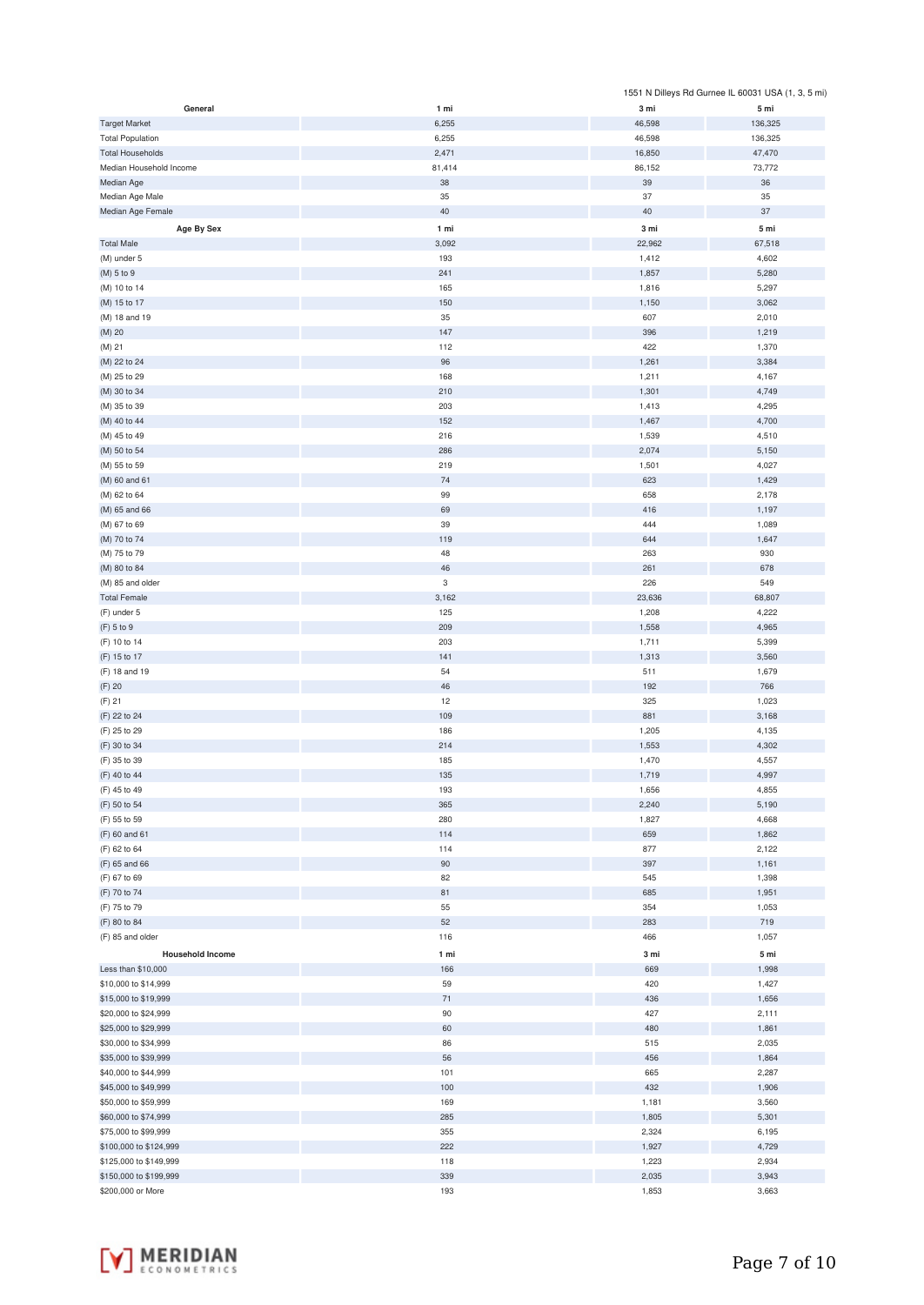|                                                                 |                            |                      | 1551 N Dilleys Rd Gurnee IL 60031 USA (1, 3, 5 mi) |
|-----------------------------------------------------------------|----------------------------|----------------------|----------------------------------------------------|
| Race                                                            | 1 mi                       | 3 mi                 | 5 mi                                               |
| <b>White Alone</b>                                              | 4,496                      | 33,814               | 93,956                                             |
| Black or African American Alone                                 | 494                        | 4,175                | 14,813                                             |
| American Indian and Alaska Native Alone                         | 45                         | 205                  | 471                                                |
| Asian Alone                                                     | 765                        | 4,809                | 10,962                                             |
| Native Hawaiian and Other Pacific Islander Alone                | $\mathsf{O}\xspace$<br>250 | $\mathbf 1$<br>1,690 | 43                                                 |
| Some Other Race Alone<br>Two or More Races                      | 204                        | 1,903                | 11,465<br>4,616                                    |
| Two Races Including Some Other Race                             | 32                         | 289                  | 966                                                |
| Two Races Excluding Some Other Race, and Three or               |                            |                      |                                                    |
| More Races                                                      | 172                        | 1,615                | 3,650                                              |
| Hispanic / Latino                                               | 1 mi                       | 3 mi                 | 5 mi                                               |
| Not Hispanic or Latino                                          | 5,362                      | 38,397               | 90,580                                             |
| Hispanic or Latino                                              | 893                        | 8,201                | 45,745                                             |
| <b>Marital Status</b>                                           | 1 mi                       | 3 mi                 | 5 mi                                               |
| Population 15 years and older                                   | 5,118                      | 37,036               | 106,560                                            |
| Male 15 years and older                                         | 2,493                      | 17,878               | 52,339                                             |
| (M) Never Married                                               | 839                        | 6,077                | 19,660                                             |
| (M) Now Married<br>(M) Married, Spouse Present                  | 1,389<br>1,371             | 10,359<br>9,956      | 27,831                                             |
| (M) Married, Spouse Absent                                      | 18                         | 404                  | 26,171<br>1,660                                    |
| (M) Separated                                                   | $\overline{7}$             | 154                  | 709                                                |
| (M) Other                                                       | 11                         | 250                  | 951                                                |
| (M) Widowed                                                     | 43                         | 283                  | 978                                                |
| (M) Divorced                                                    | 222                        | 1,158                | 3,870                                              |
| Female 15 years and older                                       | 2,625                      | 19,159               | 54,221                                             |
| (F) Never Married                                               | 658                        | 5,540                | 17,316                                             |
| (F) Now Married                                                 | 1,362                      | 10,276               | 27,376                                             |
| (F) Married, Spouse Present                                     | 1,312                      | 9,679                | 25,031                                             |
| (F) Married, Spouse Absent                                      | 50                         | 597                  | 2,346                                              |
| (F) Separated                                                   | 18                         | 309                  | 1,043                                              |
| (F) Other                                                       | 32                         | 288                  | 1,303                                              |
| (F) Widowed                                                     | 271                        | 1,173                | 3,198                                              |
| (F) Divorced                                                    | 334                        | 2,171                | 6,331                                              |
| <b>Home Value</b>                                               | 1 mi                       | 3 mi                 | 5 mi                                               |
| <b>Total Owner Occupied Housing Units</b><br>Less than \$10,000 | 1,606<br>$9\,$             | 11,970<br>158        | 30,280<br>641                                      |
| \$10,000 to \$14,999                                            | $10$                       | 62                   | 240                                                |
| \$15,000 to \$19,999                                            | $\mathbf{1}$               | 22                   | 165                                                |
| \$20,000 to \$24,999                                            | 9                          | 49                   | 152                                                |
| \$25,000 to \$29,999                                            | $\mathsf 0$                | 3                    | 75                                                 |
| \$30,000 to \$34,999                                            | $\mathsf 0$                | 40                   | 124                                                |
| \$35,000 to \$39,999                                            | $\mathsf 0$                | $\mathbf{1}$         | 25                                                 |
| \$40,000 to \$49,999                                            | $\mathbf 0$                | 36                   | 320                                                |
| \$50,000 to \$59,999                                            | 0                          | 41                   | 340                                                |
| \$60,000 to \$69,999                                            |                            | 92                   | 661                                                |
| \$70,000 to \$79,999                                            | $\bf 0$                    | 174                  | 935                                                |
| \$80,000 to \$89,999                                            | 30                         | 153                  | 1,051                                              |
| \$90,000 to \$99,999                                            | $\overline{7}$<br>130      | 246                  | 1,242                                              |
| \$100,000 to \$124,999<br>\$125,000 to \$149,999                | 91                         | 615<br>782           | 2,460<br>2,461                                     |
| \$150,000 to \$174,999                                          | 162                        | 974                  | 3,108                                              |
| \$175,000 to \$199,999                                          | 104                        | 824                  | 2,115                                              |
| \$200,000 to \$249,999                                          | 368                        | 1,918                | 3,874                                              |
| \$250,000 to \$299,999                                          | 374                        | 2,315                | 3,824                                              |
| \$300,000 to \$399,999                                          | 211                        | 2,269                | 3,790                                              |
| \$400,000 to \$499,999                                          | 53                         | 656                  | 1,218                                              |
| \$500,000 to \$749,999                                          | 36                         | 426                  | 1,018                                              |
| \$750,000 to \$999,999                                          | 10                         | 62                   | 212                                                |
| \$1,000,000 or More                                             | 3                          | 55                   | 229                                                |
|                                                                 |                            |                      |                                                    |
| <b>Public Assistance</b>                                        | 1 mi                       | 3 mi                 | 5 mi                                               |
| <b>Total Households</b>                                         | 2,471                      | 16,850               | 47,470                                             |
| With Public Assistance Income<br>No Public Assistance Income    | 44<br>2,427                | 245<br>16,605        | 1,279<br>46,192                                    |
|                                                                 |                            |                      |                                                    |
| <b>Housing Tenure</b>                                           | 1 mi<br>2,471              | 3 mi                 | 5 mi                                               |
| <b>Total Housing Units</b><br>Owner Occupied                    | 1,606                      | 16,850<br>11,970     | 47,470<br>30,280                                   |
| <b>Renter Occupied</b>                                          | 865                        | 4,879                | 17,190                                             |
| <b>Vehicles Available</b>                                       | 1 mi                       | 3 mi                 | 5 <sub>mi</sub>                                    |
| <b>Total Vehicles</b>                                           | 4,485                      | 32,500               | 90,044                                             |

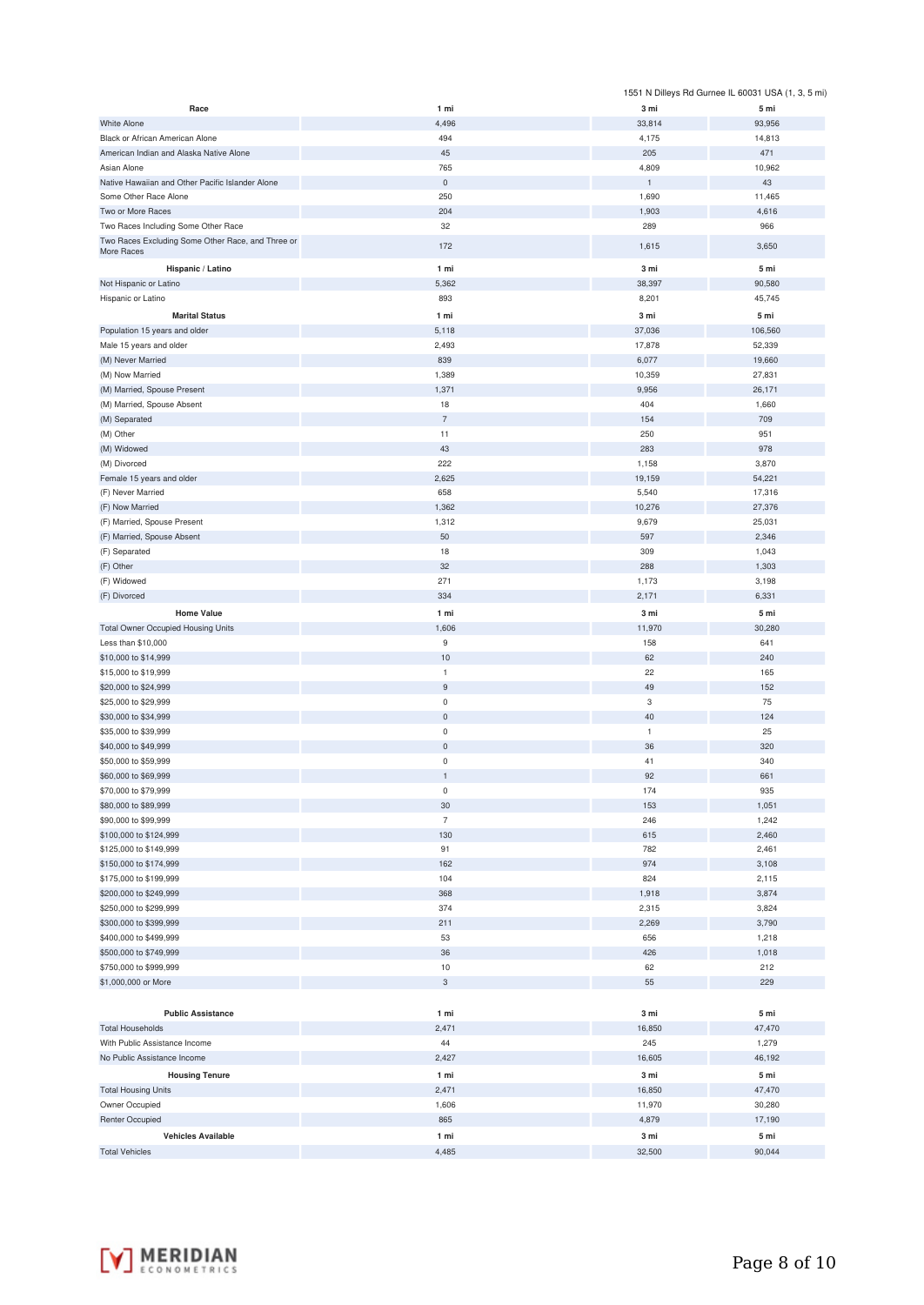|                                                                                               |                | 1551 N Dilleys Rd Gurnee IL 60031 USA (1, 3, 5 mi) |        |
|-----------------------------------------------------------------------------------------------|----------------|----------------------------------------------------|--------|
| <b>Education by Sex</b>                                                                       | 1 mi           | 3 mi                                               | 5 mi   |
| Population 25 years and older                                                                 | 4,215          | 29,978                                             | 85,320 |
| Male 25 years and older                                                                       | 1,953          | 14,041                                             | 41,295 |
| (M) No Schooling Completed                                                                    | 12             | 106                                                | 665    |
| (M) Nursery to 4th Grade                                                                      | $\mathbf 0$    | 62                                                 | 439    |
| (M) 5th and 6th Grade                                                                         | 14             | 132                                                | 1,317  |
| (M) 7th and 8th Grade                                                                         | 14             | 151                                                | 765    |
| (M) 9th Grade                                                                                 | $\overline{c}$ | 51                                                 | 744    |
| (M) 10th Grade                                                                                | 18             | 164                                                | 703    |
| (M) 11th Grade                                                                                | $\overline{9}$ | 60                                                 | 394    |
| (M) 12th Grade, No Diploma                                                                    | 27             | 208                                                | 923    |
| (M) High School Graduate, Ged, or Alternative                                                 | 303            | 2,665                                              | 10,570 |
| (M) Some College, Less than 1 Year                                                            | 129            | 835                                                | 2,372  |
| (M) Some College, 1 or More Years, No Degree                                                  | 407            | 2,078                                              |        |
|                                                                                               |                |                                                    | 5,520  |
| (M) Associate's Degree                                                                        | 101            | 985                                                | 2,746  |
| (M) Bachelor's Degree                                                                         | 592            | 4,186                                              | 8,783  |
| (M) Master's Degree                                                                           | 212            | 1,672                                              | 3,911  |
| (M) Professional School Degree                                                                | 48             | 246                                                | 600    |
| (M) Doctorate Degree                                                                          | 66             | 439                                                | 842    |
| Female 25 years and older                                                                     | 2,262          | 15,937                                             | 44,026 |
| (F) No Schooling Completed                                                                    | $\pmb{0}$      | 92                                                 | 842    |
| (F) Nursery to 4th Grade                                                                      | $\bf 0$        | 81                                                 | 341    |
| (F) 5th and 6th Grade                                                                         | 15             | 123                                                | 1,120  |
| (F) 7th and 8th Grade                                                                         | $\overline{9}$ | 109                                                | 798    |
| (F) 9th Grade                                                                                 | 11             | 104                                                | 861    |
| (F) 10th Grade                                                                                | 42             | 212                                                | 924    |
| (F) 11th Grade                                                                                | 8              | 109                                                | 662    |
| (F) 12th Grade, No Diploma                                                                    | 32             | 180                                                | 627    |
| (F) High School Graduate, Ged, or Alternative                                                 | 427            | 3,175                                              | 10,614 |
| (F) Some College, Less than 1 Year                                                            | 204            | 1,126                                              | 2,751  |
| (F) Some College, 1 or More Years, No Degree                                                  | 302            | 2,178                                              | 5,998  |
| (F) Associate's Degree                                                                        | 207            | 1,239                                              | 3,252  |
| (F) Bachelor's Degree                                                                         | 531            | 4,468                                              | 9,689  |
| (F) Master's Degree                                                                           | 333            | 2,127                                              | 4,508  |
| (F) Professional School Degree                                                                | 69             | 347                                                | 552    |
| (F) Doctorate Degree                                                                          | 72             | 268                                                | 487    |
|                                                                                               |                |                                                    |        |
| Occupation                                                                                    | 1 mi           | 3 mi                                               | 5 mi   |
| Agriculture, Forestry, Fishing and Hunting, and Mining                                        | $\,$ 8 $\,$    | 46                                                 | 138    |
| Agriculture, Forestry, Fishing and Hunting                                                    | 8              | 46                                                 | 120    |
| Mining, Quarrying, and Oil and Gas Extraction                                                 | $\mathsf 0$    | $\mathsf 0$                                        | 18     |
| Construction                                                                                  | 274            | 1,233                                              | 3,634  |
| Manufacturing                                                                                 | 664            | 4,363                                              | 13,516 |
| Wholesale Trade                                                                               | 91             | 977                                                | 3,089  |
| <b>Retail Trade</b>                                                                           | 420            | 3,329                                              | 8,294  |
| Transportation and Warehousing, and Utilities                                                 | 112            | 738                                                | 2,451  |
| Transportation and Warehousing                                                                | 71             | 648                                                | 2,203  |
| Utilities                                                                                     | 41             | 90                                                 | 249    |
| Information                                                                                   | 61             | 459                                                | 1,108  |
| Finance and Insurance, and Real Estate and Rental<br>and Leasing                              | 251            | 1,646                                              | 3,724  |
| Finance and Insurance                                                                         | 181            | 1,227                                              | 2,844  |
| Real Estate and Rental and Leasing                                                            | 70             | 420                                                | 880    |
| Professional, Scientific, and Management, And<br>Administrative and Waste Management Services | 394            | 2,859                                              | 8,536  |
| Professional, Scientific, and Technical Services                                              | 240            | 1,539                                              | 3,932  |
| Management of Companies and Enterprises                                                       | $\mathbf{1}$   | 49                                                 | 153    |
| Administrative and Support and Waste Management                                               |                |                                                    |        |
| Services<br>Educational Services, and Health Care and Social                                  | 154            | 1,271                                              | 4,452  |
| Assistance                                                                                    | 643            | 5,126                                              | 12,800 |
| <b>Educational Services</b>                                                                   | 263            | 2,108                                              | 5,112  |
| Health Care and Social Assistance                                                             | 381            | 3,018                                              | 7,688  |
| Arts, Entertainment, and Recreation, and                                                      |                |                                                    |        |
| Accommodation and Food Services                                                               | 327            | 2,246                                              | 6,868  |
| Arts, Entertainment, and Recreation                                                           | 77             | 793                                                | 1,978  |
| Accommodation and Food Services                                                               | 250            | 1,453                                              | 4,890  |
| Other Services, Except Public Administration                                                  | 41             | 831                                                | 2,879  |
| Public Administration                                                                         | 119            | 684                                                | 2,264  |